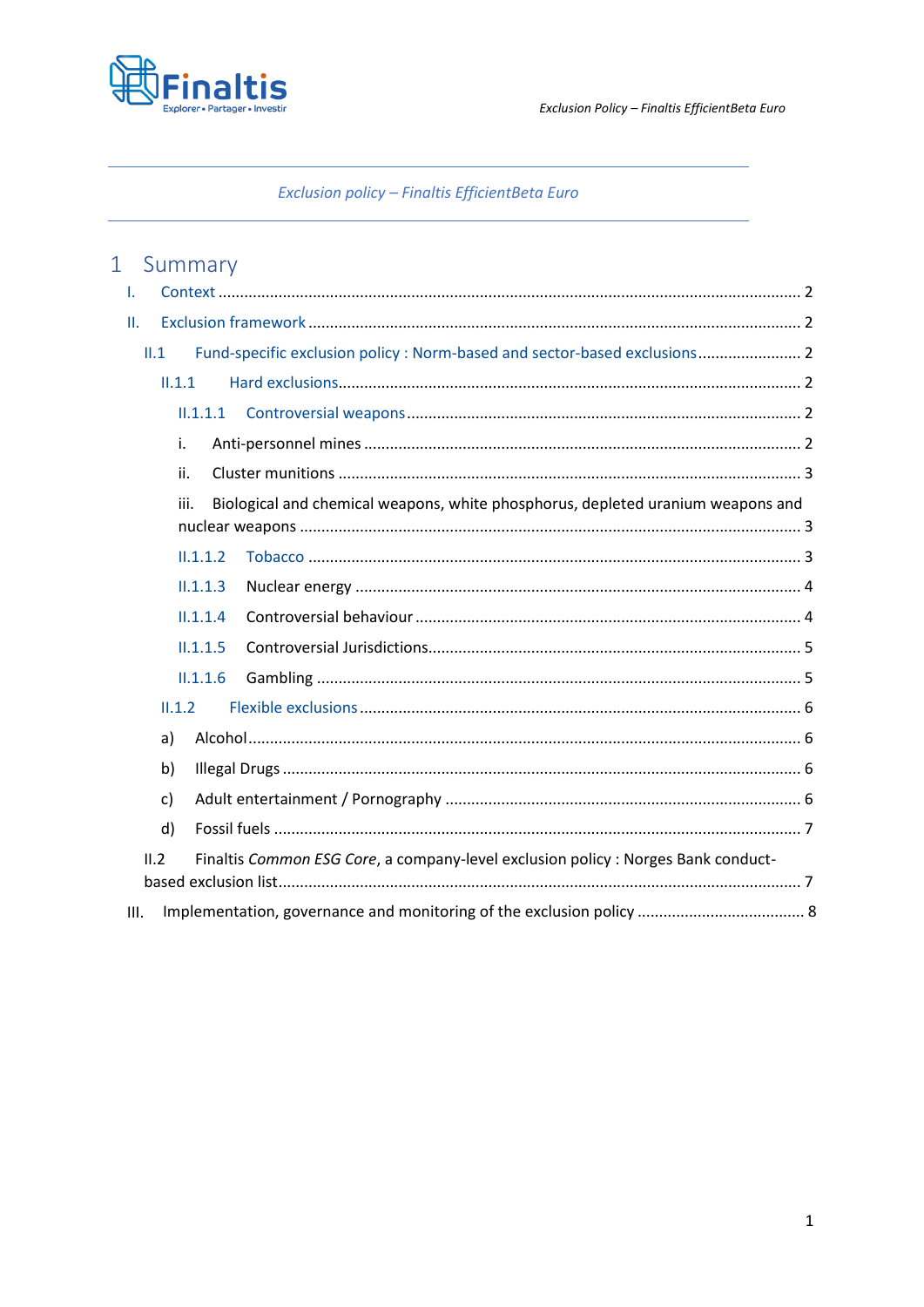

# <span id="page-1-0"></span>I. Context

Finaltis signed the PRI in 2018 and is committed to continuously improve the inclusion of ESG criteria in all of its investment solutions. Finaltis obtained the rating « A » to the PRI Due Diligence Questionnaire in 2018.

As an asset manager, Finaltis establishes its investment decisions as a way to contribute to a better and decarbonated future. This exclusion policy is based on the following statements:

- The world is facing several challenges which represent major threats for the Earth and its inhabitants
- Some economic activities contribute to the aggravation of this threats
- We can have a positive impact by not financing these activities anymore and we think this will also contribute to the improvement of Finaltis EfficientBeta Euro's performance

Finaltis has developed its exclusion framework in accordance with the following points:

- A common exclusion list should be shared by all investments of Finaltis.
- An additional layer of exclusions will address the specificities of the fund:
	- o the labelling objective
	- o the systematic philosophy of the fund
- The collegiality is the cornerstone of the ESG effective implementation: every non-systematic decision must be debated by the ESG committee
- The implementation of the exclusion policy should request resources consistent with the size of Finaltis.
- <span id="page-1-1"></span>II. Exclusion framework
- <span id="page-1-2"></span>II.1 Fund-specific exclusion policy : Norm-based and sector-based exclusions

#### <span id="page-1-3"></span>*II.1.1 Hard exclusions*

#### <span id="page-1-4"></span>II.1.1.1 Controversial weapons

This includes weapons that have indiscriminate effects, cause undue harm and are **incapable of distinguishing between civilian and military targets**. Controversial weapons refers to:

- anti-personnel mines
- cluster munitions
- biological and chemical weapons
- white phosphorus
- depleted uranium weapons
- nuclear weapons.
- <span id="page-1-5"></span>i. Anti-personnel mines

In 2010, 5 554 victims related to anti-personnel mines were reported. 80% of them were civilians.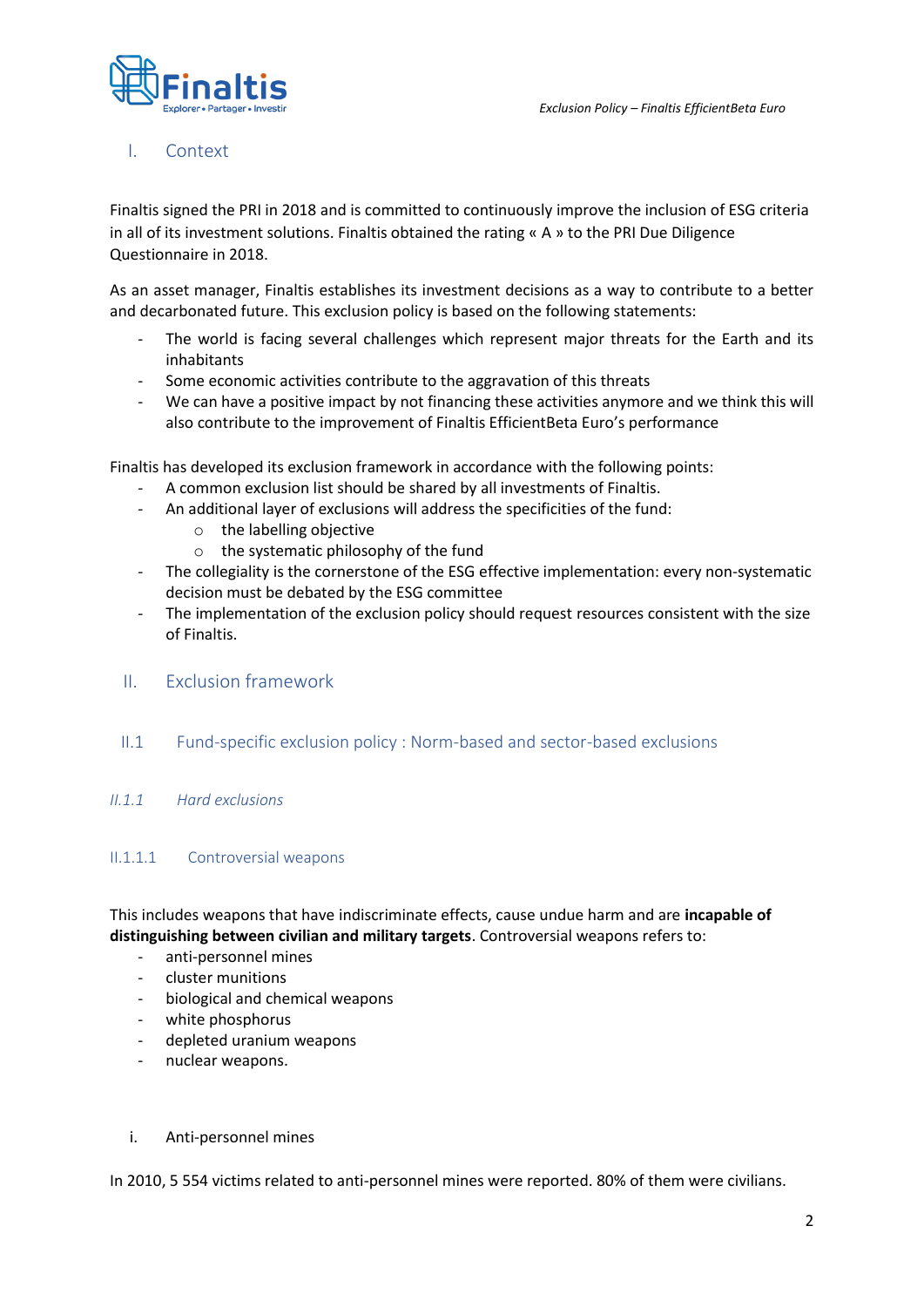

Adopted in 1997, the **Ottawa Convention** bans the use, the stockpiling, the production and the transfert of anti-personnel mines.

France, as a signatory, has complied to this Convention since July 1998.

Finaltis EfficientBeta Euro excludes the companies involved in the use, the stockpiling, the production the sales, or the distribution of the **anti-personnel mines.** 

<span id="page-2-0"></span>ii. Cluster munitions

According to the Oslo Convention on Cluster Munitions, a cluster munition is a "traditional munition that releases or ejects smaller submunitions, each one weighting at least 20 kilograms". The probability to reach civilian zones is then higher. Between 5% and 40% of cluster munitions don't explode at the first impact, meaning that they become anti-personnel mines and represent an extremely high threat for the civilians. On December 3, 2008, France, alongside 95 other countries, signed this treaty, which came into effect in 2010.

Finaltis EfficientBeta Euro excludes the companies involved in the use, the stockpiling, the production, the sales, or the distribution of cluster munitions mentioned in the **Oslo Convention**.

<span id="page-2-1"></span>iii. Biological and chemical weapons, white phosphorus, depleted uranium weapons and nuclear weapons

Additionally, Finaltis EfficientBeta Euro excludes companies involved in production sales or distribution of biological and chemical weapons, white phosphorus, depleted uranium weapons, and nuclear weapons.

The standards applied to define these weapons are based on the following conventions:

- The Convention on the Prohibition of the Development, Production and Stockpiling of Bacteriological (**Biological**) and Toxin Weapons and on their Destruction (26 March 1975)
- The Convention on the Prohibition of the Development, Production, Stockpiling and Use of **Chemical** Weapons and on their Destruction (29 April 1997)
- The Convention on Conventional Weapons (1983) for the **white phosphorus**, which bans its use as an incendiary weapon against civilian populations or in air attacks against enemy forces in civilian areas.
- Insofar, **depleted uranium** munition is not covered by any treaty because the direct effect of depleted uranium munition is a mere physical impact, whereas incendiary effects or intoxication occur only as a side-effect after the time of direct exposure. However, Finaltis EfficientBeta Euro consider it as a controversial weapon since it can reach civilians, and therefore excludes companies involved in the production, sales or distribution of depleted uranium weapon.
- The Treaty on the Non-Proliferation of **Nuclear Weapons** (1970)

#### <span id="page-2-2"></span>II.1.1.2 Tobacco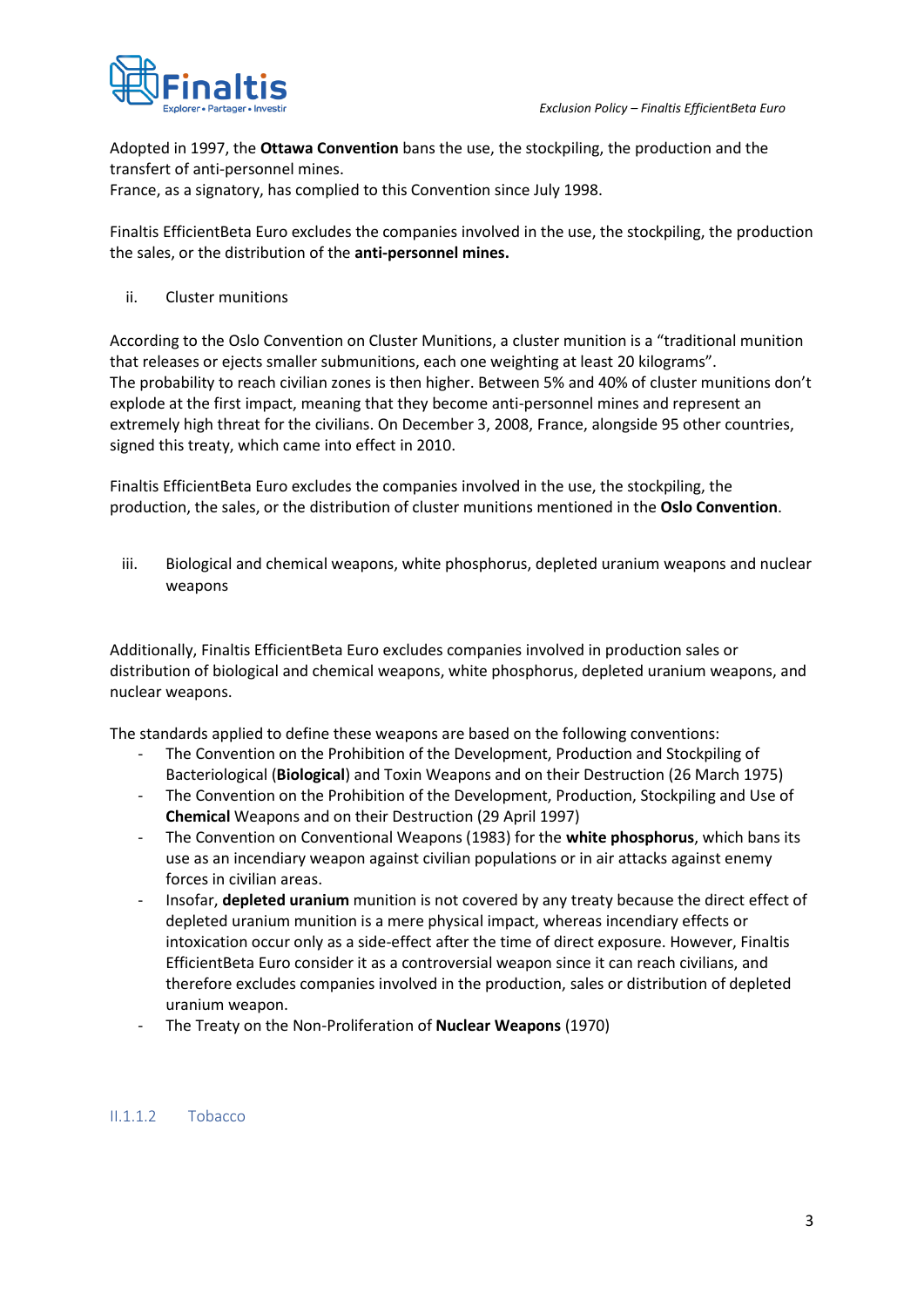



Tobacco kills more than 8 million people each year. More than 7 million of those deaths are the result of direct tobacco use while around 1.2 million are the result of non-smokers being exposed to second-hand smoke.

Tobacco causes more deaths than AIDS, drugs, road accidents, murder and suicide combined.

Tobacco deepens poverty by diverting some expenses that could have been dedicated by households to essential needs, such as food or accommodation. This behavior is hard to revert to the high dependency to tobacco. The economic costs due to tobacco are significant: it is about healthcare and the human capital lost. This cost is estimated at more than \$ 1 400 billion per year, or 1,8% of the global Gross Domestic Product.

There is no threshold below which smoking, even passive smoking, is harmless. In some countries, children from poor households work in tobacco cultivation to supplement their families' income. These children are particularly at risk of "green tobacco disease," caused by skin absorption of nicotine when handling wet tobacco leaves. Source : World Health Organization, 2019

Finaltis EfficientBeta Euro's tobacco exclusion policy seeks to avoid investment in companies that are direct manufacturers and/or distributors and/or sellers of cigarettes, cigars, roll-your-own tobacco, and pipe tobacco. Finaltis EfficientBeta Euro considers direct manufacturers of cigarettes, cigars, rollyour-own tobacco, and pipe tobacco to be companies which generate greater than 5% of their revenues from this activity. Finaltis EfficientBeta Euro considers distributors of cigarettes, cigars, rollyour-own tobacco, and pipe tobacco to be companies which generate greater than 15% of their revenues from this activity.

### <span id="page-3-0"></span>II.1.1.3 Nuclear energy

The use of Nuclear Power has advantages in that it has low CO2 emission, is not a scarce resource, and that some isotopes can be used for medical applications. Significant downsides are the substantial environmental damage and long-term health concerns for living organisms in case of accidents, nuclear waste disposal, and potential usage of waste as input for nuclear weapons.

Finaltis EfficientBeta Euro excludes all companies whose more than 5% of their annual turnover comes from the production, sales and/or distribution of nuclear energy.

### <span id="page-3-1"></span>II.1.1.4 Controversial behaviour

Companies of all sectors and in all countries can profoundly impact the human rights of employees, consumers, and communities. Negative impact can be polluting the environment, underpaying workers, or evicting communities. The responsibility of companies and their shareholders in managing these adverse impacts have been a recurrent theme of debate.

Finaltis uses the UN Global Compact to identify and assess the Responsible conduct of businesses and potential human rights violations. The 10 principles of the UN Global Compact cover human rights, labour rights, the environment and corruption. They provide a good framework for companies to commit to and for investors to measure progresses.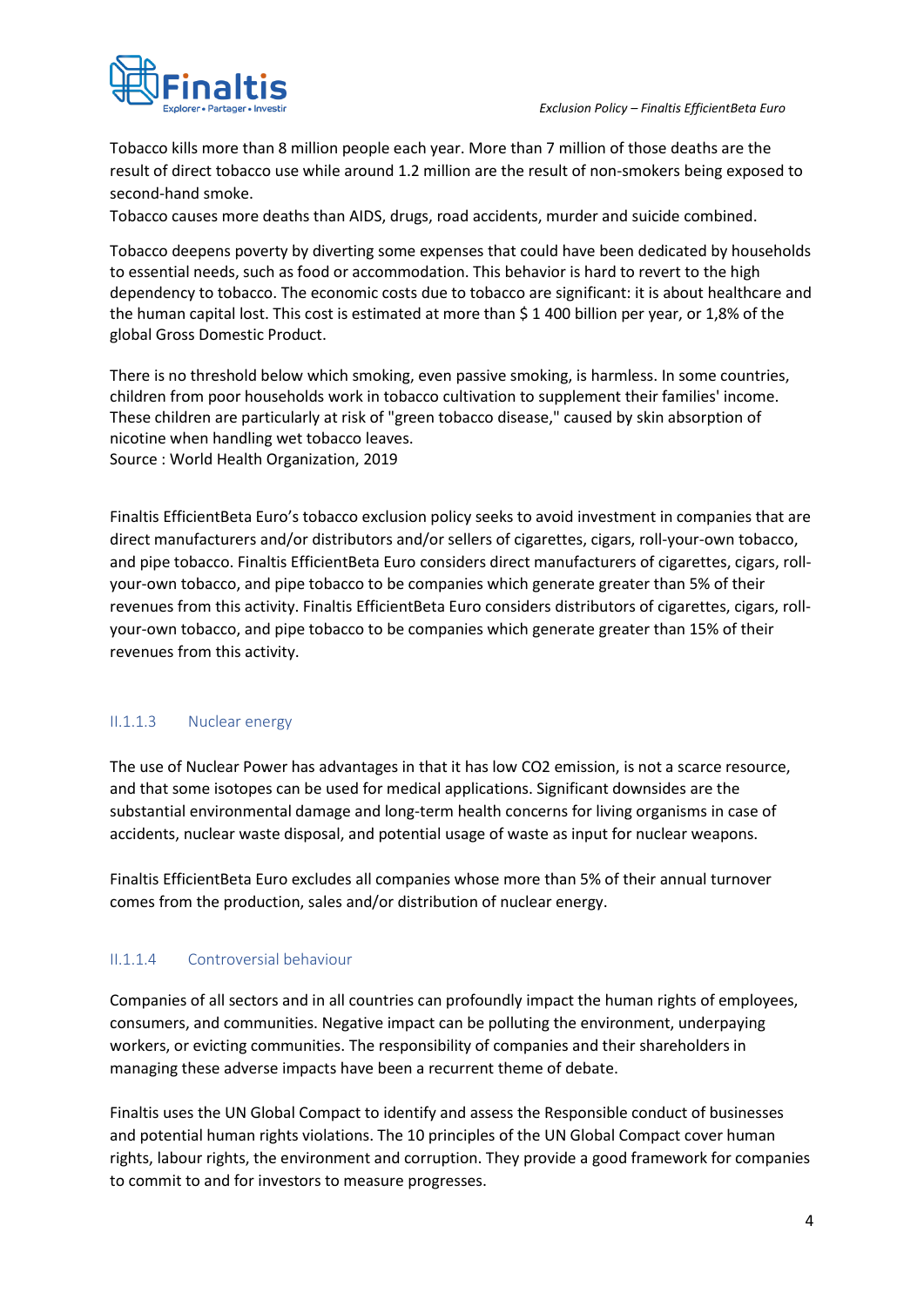

The integration of the UNGC is classified in 3 levels: poor, limited, good.

All equities with poor integration are excluded from the portfolio because they have significant breaches of these principles and guidelines and cannot be part of Finaltis EfficientBeta Euro's investment universe.

Finaltis EfficientBeta Euro aims at undertaking an engagement process with companies which have limited level on integration of the UNGC.

# <span id="page-4-0"></span>II.1.1.5 Controversial Jurisdictions

Investments in countries identified in the United Nations Security Council Sanctions (countries that face **economic, trading, or diplomatic limitations due to their criminal or peace-violating activity)**  and high risk jurisdictions identified by the Financial Action Task Force (**anti-money laundering, terrorism financing**) are excluded.

Should these lists change over time, this policy will be updated accordingly. At the time of publication of this policy, the list of countries is as follows:

- United Nations Security Council Sanctions' list**:**
	- o Afghanistan
	- o Central African Republic
	- o The Democratic Republic of the Congo
	- o Iran
	- o ISIL and Al-Qaida
	- o Libya
	- o Mali
	- o North Korea
	- o Somalia
	- o Sudan
	- o Yemen

Finaltis EfficientBeta Euro does not financially support companies which invests in the countries/organizations listed above.

#### <span id="page-4-1"></span>II.1.1.6 Gambling

Whilst gambling can be a source of employment and leisure, it can lead to an addiction and have several negative impacts (over-indebtedness, social isolation…)

Every company involved in gambling should have a material policy to prevent underage gambling and to reduce the gambling addiction risk. They also should have tools to detect vulnerable gamers.

Finaltis Efficient Beta does not invest in companies whose turnover comes from more than 10% of gambling.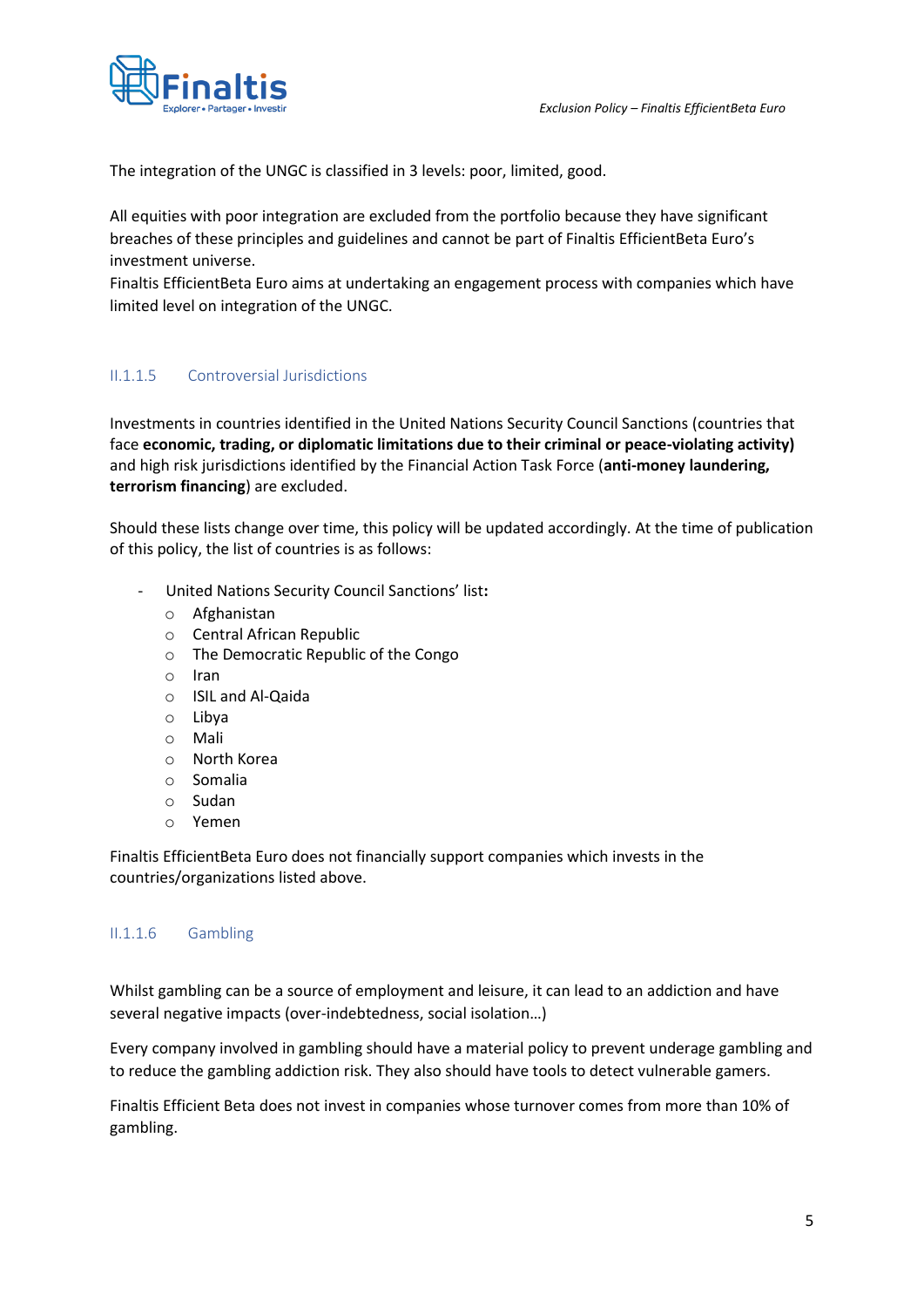

#### <span id="page-5-0"></span>*II.1.2 Flexible exclusions*

<span id="page-5-1"></span>a) Alcohol

Finaltis EfficientBeta Euro excludes companies which does not have a reasonable drinking policy.

Furthermore, if a company has a major involvment in a controversial activity related to alcohol, our team will carry out an additional extra-financial analysis in order to determine, on a case-by-case basis, whether this company should be excluded from Finaltis EfficientBeta Euro's investment universe or not.

<span id="page-5-2"></span>b) Illegal Drugs

Finaltis Efficient Beta does not invest in companies involved in the production, distribution and selling of illegal drugs.

If a company has a major Involvement in a controversial activity related to recreational drugs, our team will carry out an additional extra-financial analysis to determine, on a case-by-case basis, whether this company should be excluded from Finaltis EfficientBeta Euro's investment universe or not. For instance, we do make an exception when the sales occur in countries where drugs, such as cannabis, are legalized: in this case, we do not consider that the company is having controversial activities thus, we will not exclude it from or investment universe.

<span id="page-5-3"></span>c) Adult entertainment / Pornography

The adult entertainment / pornography industry is widely criticized for several reasons, among which

- Regressive and stereotypical image of genders
- deplorable labor conditions, against human dignity
- contribution to the spread of Sexually Transmitted Diseases

Looking at the companies involved, it appears that the adult entertainment / pornography industry is a privately-owned industry, with a very limited number of publicly listed producers, if any.

Finaltis is skeptical that this economic sector would be contributing positively to the long-term sustainable development of populations. Finaltis also believes that there is a significant risk that the adult entertainment / pornography industry indirectly fails to comply with human rights principles, both because of labour practices (notably the risk of human exploitation) and because of its societal impact on consumers.

Furthermore, if a company has a major involvement in a controversial activity related to adult entertainment, our team will carry out an additional extra-financial analysis in order to determine, on a case-by-case basis, whether this company should be excluded from Finaltis EfficientBeta Euro's investment universe or not.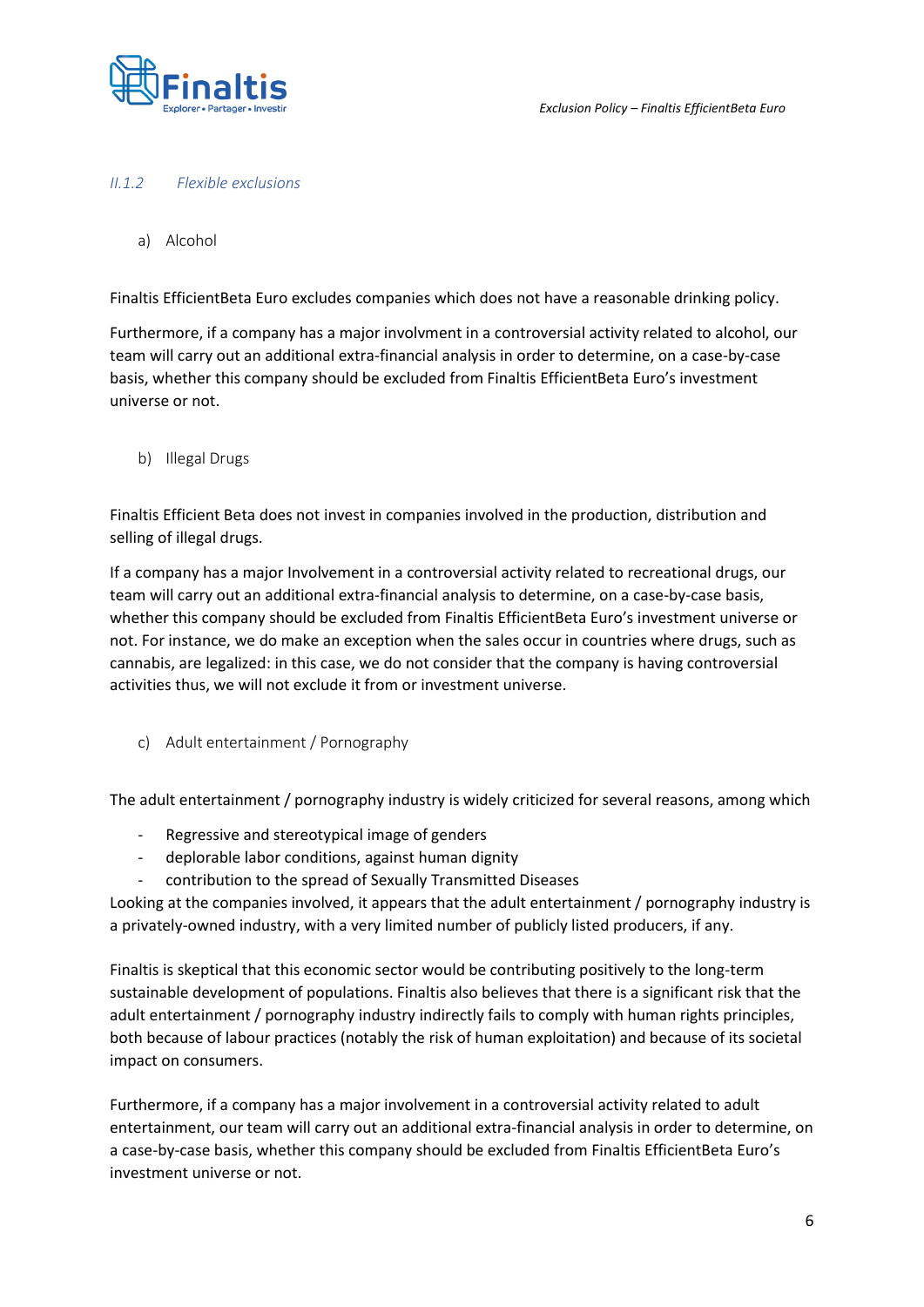

In addition, Finaltis EfficientBeta Euro may introduce a revenue contribution threshold to decide on the exclusion of these companies.

<span id="page-6-0"></span>d) Fossil fuels

63% of the world's electricity production comes from fossil fuels (coal, oil and natural gas), coal being the most polluting of them and responsible for 40% of the greenhouse gas emissions linked to electricity production. (Source: International Energy Agency, 2021)

- Oil & gas : In accordance with the Fund's ESG policy, Finaltis EfficientBeta Euro adopts a "Best in Class" approach and excludes companies in the bottom quartile of ESG ratings in this sector.
- Coal : Finaltis EfficientBeta Euro excludes companies that derive at least 10% of their turnover from coal.

Furthermore, if a company has a major involvement in a controversial activity related to fossil fuels, our team will carry out an additional extra-financial analysis in order to determine, on a case-by-case basis, whether this company should be excluded from Finaltis EfficientBeta Euro's investment universe or not.

<span id="page-6-1"></span>II.2 Finaltis *Common ESG Core*, a company-level exclusion policy : Norges Bank conductbased exclusion list

As part of its fiduciary duties towards its clients, Finaltis has decided to apply a common core of responsible investment process, from the smallest discretionary mandate to the biggest mutual fund.

In our discretionary (non-systematic) asset management, the ESG integration is mainly based on governance topics. For instance, Finaltis Titans only invests on quality stocks: to assess the inclusion of a stock in its universe, the manager analyses, among others, the quality of the company governance.

Given this strong knowledge of governance issues, we chose to focus the *common ESG core* on the environmental, social and societal issues and to base it on external well-accepted standards. The UNGC (United Nations Global Compact) is therefore the basis of our policy.

Unlike Finaltis Efficient Beta Euro, whose stocks are well studied by our data provider, discretionary management invests in international and thematic stocks whose ESG data can be more erratic, particularly on controversial behaviors. We therefore selected the conduct-based exclusions of the Norges Bank, which has a very important power of analysis, and has ethical criteria close to UNGC. The blacklist of the Norwegian Government Pension Fund Global is often viewed as a reference for the exclusion policy.

In addition to norm- and sector-based exclusions, which applied specifically to Finaltis Efficient Beta Euro, Finaltis applies this list to all his mutual funds and discretionary portfolios.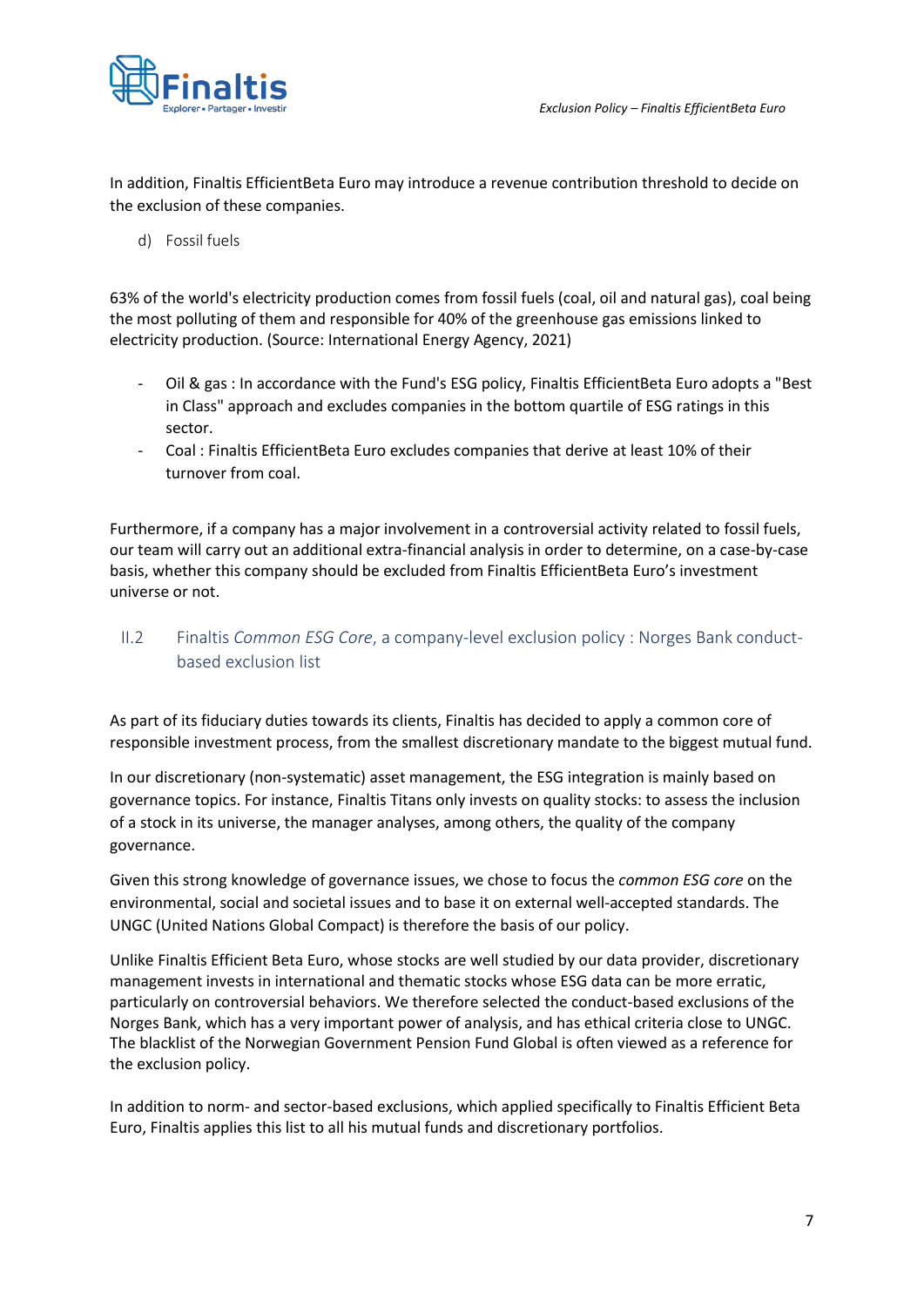

The Norwegian Norwegian Government Pension Fund Global has a market value above €1.100 billion (in 2021), which give them means far superior to any data provider to monitor and invest the controversies about the companies.

Some exceptions can be made if the ESG analysts can prove the inclusion on the list is not linked to a breach of the UNGC (United Nations Global Compact). Every exception has to be debated and approved by the ESG committee. The rationale of the possibility of exceptions is the political influence  $1$  which may lead to brutal changes in the list and the potential culturally- and geographicalbiased views of the Norwegian Council on Ethics which can diverge from the globally accepted views on environmental and social challenges. As of September 2021, no exception has been made.

These companies are deemed by the Norges Bank as contributing to or responsible for:

- Serious or systematic human rights violations, such as murder, torture, deprivation of liberty, forced labour and the worst forms of child labour;
- Serious violations of the rights of individuals in situations of war or conflict;
- Severe environmental damage;
- Acts or omissions that on an aggregate company level lead to unacceptable greenhouse gas emissions;
- Gross corruption; and
- Other particularly serious violations of fundamental ethical norms.

## <span id="page-7-0"></span>III. Implementation, governance and monitoring of the exclusion policy

The basis for the assessment of the controversial activity involvement is the Vigeo classification ("major" vs "minor").

Our extra-financial analysis team can also consult public data such as annual sustainability reports, published by the companies under scrutiny.

Some raw data of involvement in controversial activities request deeper analysis, conducted by our ESG analysts.

This is particularly the case of indirect involvement: we consider an indirect involvement through subsidiaries only if the parent company has a decision-making stake in the subsidiary.

We also consider a misuse of a generic product (not designed specifically for the controversial activities) is not a proof of involvement in a controversial activity.

[The involvement assessment has to be conducted by the ESG analysts independently o](https://www.nbim.no/en/the-fund/responsible-investment/exclusion-of-companies/)f the fund management, under the supervision of the risk manager or of the compliance officer. It leads to the production of a report which has to be debated and approved by the ESG committee.

The governance of the policy is the responsibility of the ESG committee. Every modification to the policy has to be debated by the committee and disclosed in the committee report.

The risk controller is in charge of the on-going monitoring of the compliance of the portfolio with the exclusion list.

<sup>1</sup> *Norway grapples with rising political influence of \$1.4tn oil fund*, Financial Times, September 2021 <https://www.ft.com/content/8574bd97-86e2-4665-9192-93dfde877d52>